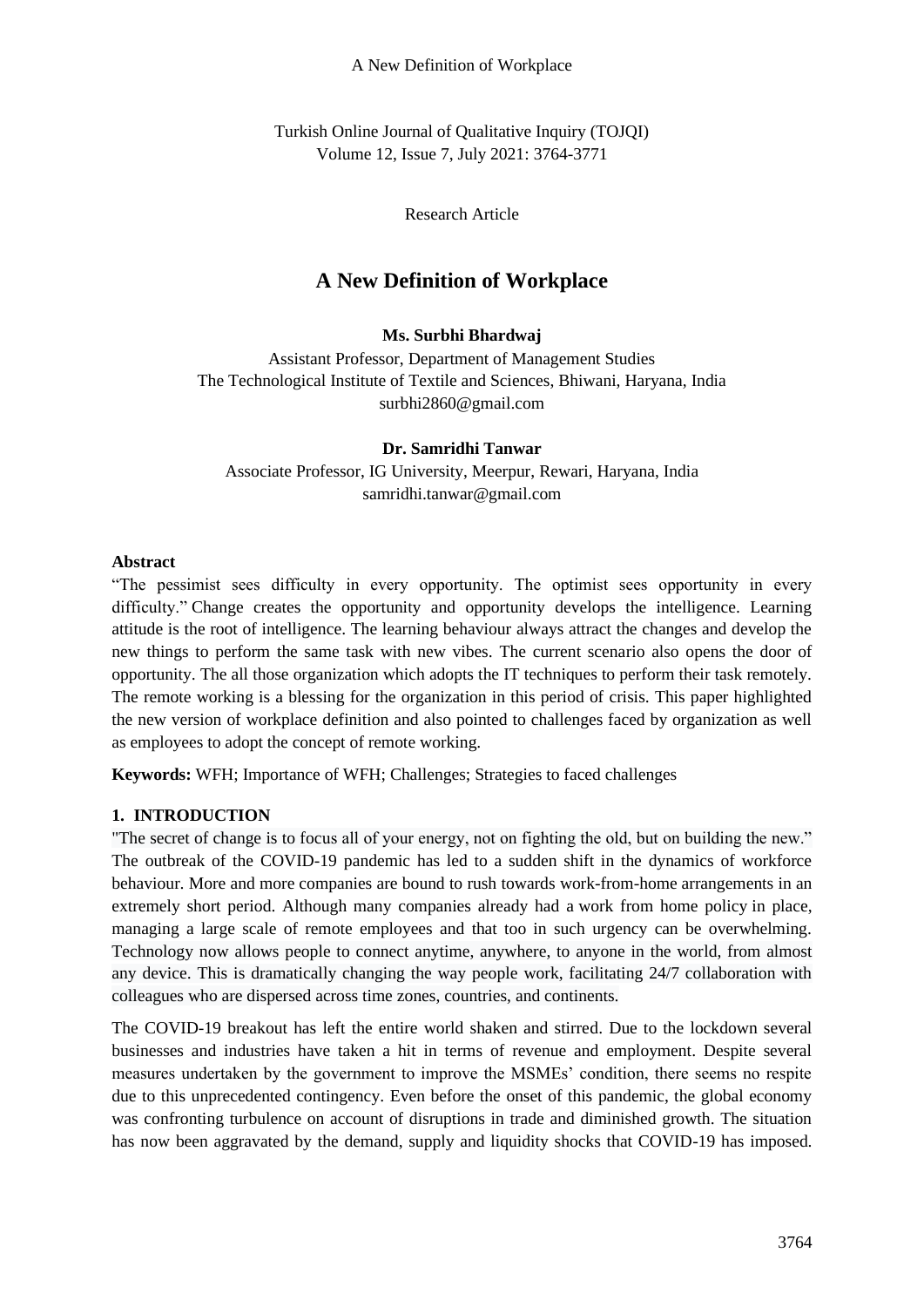Once the pandemic is controlled, the shape and speed of the recovery in the US and China will be key factors, determining the nature and traction of global economic recovery.

It is expected that the course of economic recovery in India will be smoother and faster than many other countries. While securing the population of the country has played a major role in these times and several safety measures have been taken by the government by complete lockdowns and restricted movement in the country. We also need to think about sustaining businesses and the livelihood of people. Apart from providing robust safety nets for the vulnerable, ensuring job continuity and job creation is the key. Moving in this direction, organisations (profit or non-profit) have introduced a whole new ball game *i.e.* work from home/remote workers.

## **2. OBJECTIVES OF THE STUDY**

Every researcher has some objectives to conduct the research study. Behind this paper writing, we also have some objectives to studied. Some main objectives are as follow:

- To study the impact of COVID-19 on workplace
- To understand the new definition of the workplace
- To study the challenges of working from home in the times of crisis
- To recommend strategies to overcome the challenges faced by employees during remote working

## **3. DISCUSSION**

3.1 Objective 1: COVID-19 and THE NEW WORKPLACE

### a. Concept

Covid-19 declared as a novel disease by Inia in February 2020. According to World Health Organisation, COVID-19 states as a Corona Virus Disease of 2019 which caused due to the virus of SARS-CoV2 virus (Vergnaud, S.). It is a respiratory disease so it is easily spread by inhaling the droplets in the air. It can also spread by touching the infected person.

It is the combination of words, 'CO' stands for 'corona,' 'VI' for 'virus,' and 'D' for disease, and 19 represents the year of its occurrence. It is a single stranded RNA virus which has diameter ranging from 80 to 120 nm ranging of diameter. The first of this pandemic issue was reported in December 2019, in Wuhan, Hubei province, China (Chakraborty and Maity).

### b. Why the concept of New Workplace Arises?

Since 2005 the number of people who are working from home has drastically increased by 140%. This number is now even more in our newfound world of social distancing. Earlier it was a choice or an option but post this apocalyptic era I assume this how the world will function or at least will prepare itself to embrace Work from home if required.

This is not new and is in practice since the dawn of the century. This concept in its early days was adopted by some start-ups to manage resources and reduce costs. Since it showed great results, the same concept was even accepted by some of the corporate but only on a conditional basis.

Work from home has many advantages for both individuals and companies. It allows flexible work hours, an uninterrupted environment, avoids commute and makes the home food available right next to your room. For an organization, it helps to save infrastructure costs and allows them to manage resources efficiently.

| Sector                         | Degree of COVID-19 Impact | Recovery Time     |
|--------------------------------|---------------------------|-------------------|
| Automobile                     | High                      | Long Time         |
| <b>Financial Institution</b>   | High                      | Long Time         |
| <b>Pharmaceutical Industry</b> | Moderate                  | <b>Short Time</b> |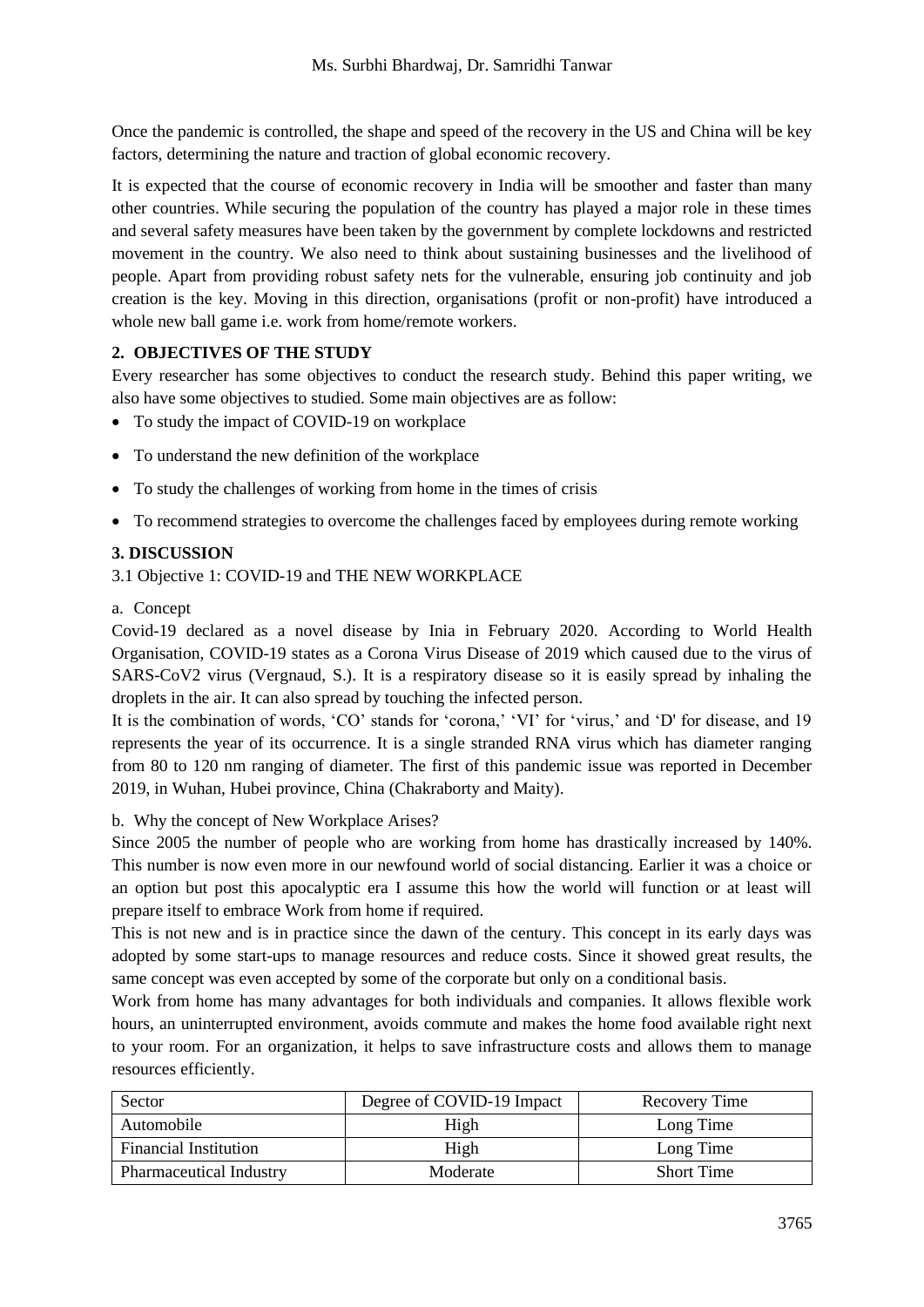#### A New Definition of Workplace

| <b>Electronics Industry</b>   | High     | Long Time         |
|-------------------------------|----------|-------------------|
| Tourism Industry              | Severe   | Long Time         |
| Textile                       | Moderate | <b>Short Time</b> |
| Logistics                     | Severe   | Medium Time       |
| Retail                        | Severe   | <b>Short Time</b> |
| Hospitality                   | Severe   | Long Time         |
| Events & Entertainment        | Severe   | Long Time         |
| <b>Information Technology</b> | Severe   | Long Time         |

### 3.2 Objective 2: NEW DEFINITION OF WORKPLACE

## a. Work from Home

WFH is a concept where the employee has right to do their job from home. It facilitates a flexible working hour to the employee as well as the job for the employer is done with ease. Work from home is helpful to delivering work life balance to the employee, and also parallelly helps the company to get the work done.

WFH is a totally modern work approach which can perform through internet and mobility wherein irrespective of the physical location of an individual work can be done. Work from Home is also known as Working Remotely or telecommuting which implies that the employee is working from a remote location usually home.



# b. Benefits of Work from Home

Working from home concept opens up a new range of possibilities for the way businesses can work and structure themselves. With the outbreak of the coronavirus (COVID-19) pandemic, WFH has given some employers the flexibility they need to continue their business operations while prioritising staff and customer health and wellbeing as part of their public health responsibility.

Prior to the coronavirus pandemic, working from home was on the increase as many employers identified the benefits that it can bring to their business and the improved work-life balance for their employees.

Advantages of employees working from home

- Flexibility and agility in working arrangements.
- Improved employee retention to meet childcare needs, reduce their commute and enable them to fit their work around their personal life
- Attract new talent for business.
- Increased productivity due to fewer interruptions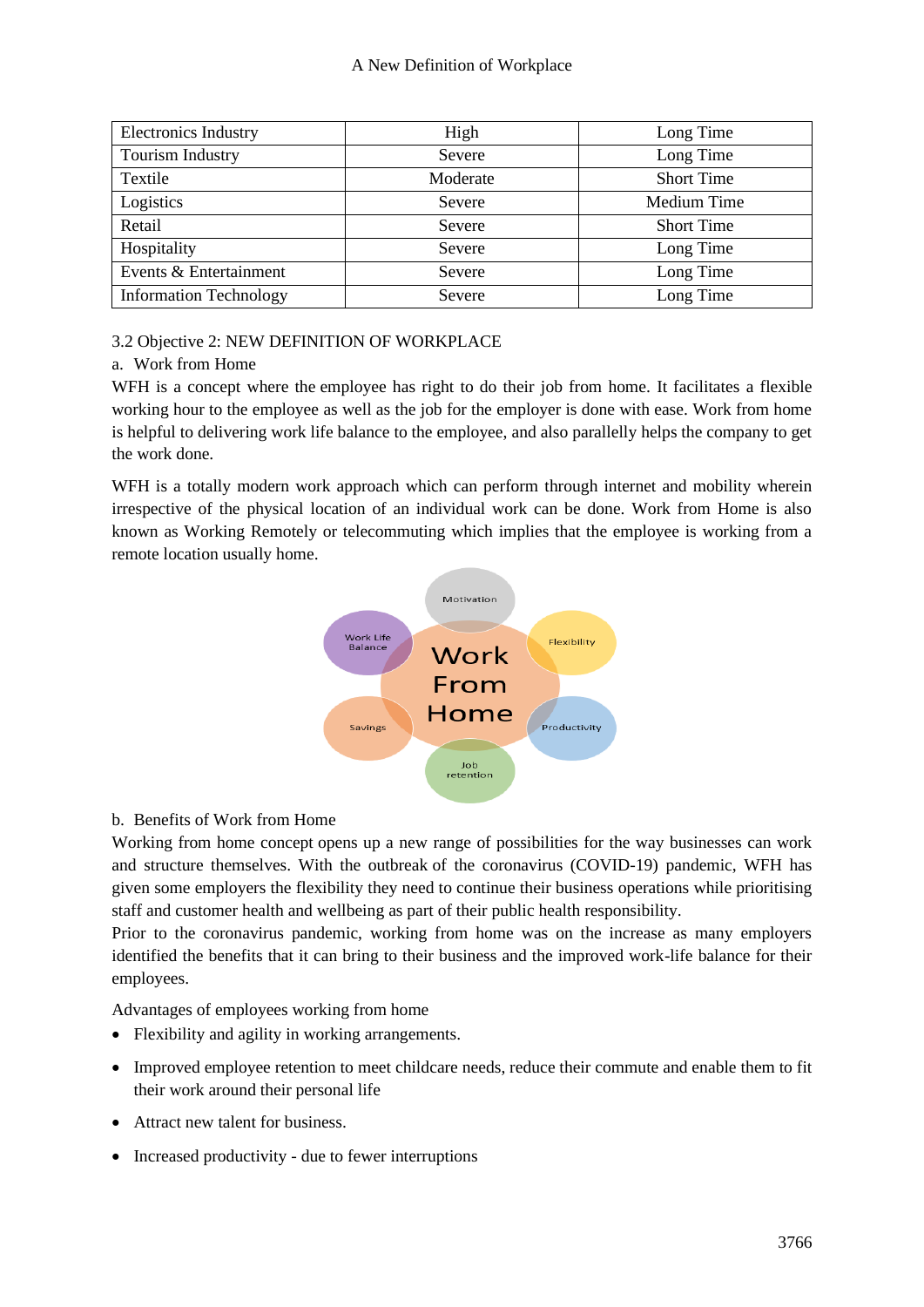- Increased staff motivation due to allowed a degree of autonomy to get on with their work
- Improved staff health and wellbeing through providing stress free environment.
- Financial benefits also increased. Savings on office space, office supplies, utility bills and other facilities. Staff may also be able to take advantage of the tax relief available from HM Revenue & Customs (HMRC) for working from home
- Less sickness absences
- Less need for regular holidays
- Highly Convenient method to do work and manage the load of work too
- Better balancing between work and life
- Technology Friendly
- 3.3 Objective 3: Challenges faced by Work from Home

As the ongoing COVID-19 crisis continues to create unprecedented workplace challenges, companies must leave conventional wisdom at the door — whether ready or not. As far as employees go, these changes will mean different things to different people. Some may already be accustomed to remote work, but for those who aren't, these changes can be a bit shocking.

| Followings are some challenges faced by organization as well as employees to opt concept of WFH |                                            |  |
|-------------------------------------------------------------------------------------------------|--------------------------------------------|--|
| Challenges faced by Organization                                                                | Challenges faced by Employees              |  |
| <b>Security Issues</b><br>$\bullet$                                                             | • Time Management                          |  |
| • Poor Employees Engagement                                                                     | <b>Health Issues</b>                       |  |
| • Performance Matrix                                                                            | Imbalance between Personal-Profession life |  |
| <b>Communication Issues</b><br>$\bullet$                                                        | • Overwork Load                            |  |
| <b>Supervision Challenges</b><br>$\bullet$                                                      | <b>Less Motivation</b>                     |  |
| Difficult in Team Collaboration                                                                 | <b>Connectivity Issue</b>                  |  |
| <b>Motivation Issue</b><br>$\bullet$                                                            | Socialization and Priority Work            |  |
|                                                                                                 |                                            |  |

Followings are some challenges faced by organization as well as employees to opt concept of WFH

# **Challenges faced by Organization:**

• Difficult to Develop Working Culture

- Supervision Challenges: It's not an easy task to supervise their team members virtually.
- Communication Challenges: In the concept of WFH, whereas, achieving a similar level of engagement like physical organisation meetings is not easy. The workflow is bound to get somewhat affected when employees are remotely working, but online platforms workplace tries to bridge the communication gap to a great extent. "Communication is What Makes a Team Strong".
- Performance Metrics Challenges: It can be hard to monitor employee performance when your team isn't physically in the office, especially for jobs that require employees to be engaged for a certain number of hours per day. But it's also hard to find the right balance of checking in without becoming a resented micromanager. Yet another troubling scenario is when remote workers overcompensate for not being in the physical office by overworking, which can lead to burnout.
- Motivation Challenges: It's a biggest challenge for an organization to motivate their employees at the time of crisis. Even an individually can't boost their morale themselves.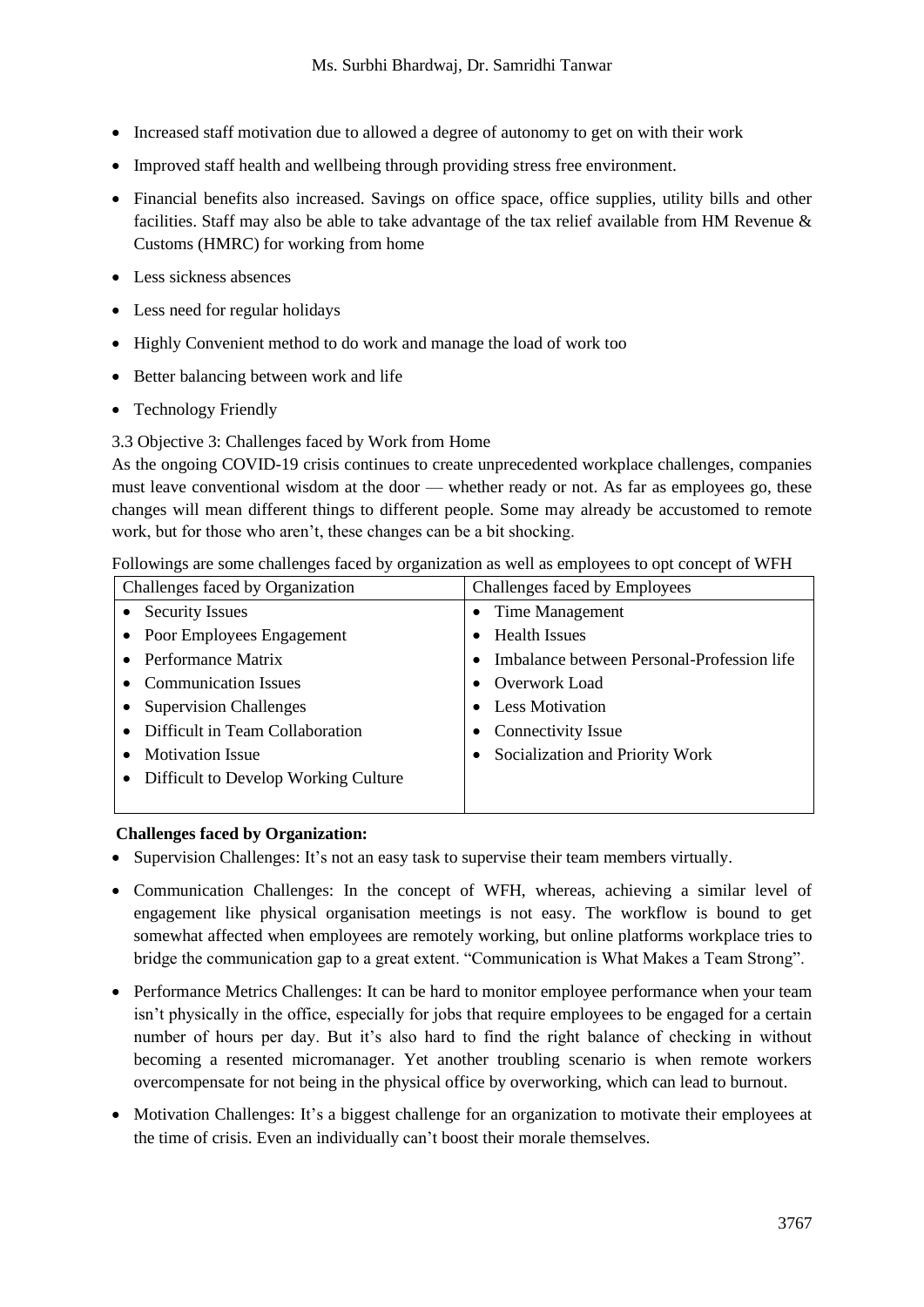- Poor employee engagement: Organizations face difficulty in maintaining company culture as people tend to lose the sense of common identity, especially if they have been employed recently. This leads to lower employee engagement and eventually a higher attrition rate. Also, distractions at home lead to procrastinating employees who sooner or later end up in a vicious cycle of low morale, as the peer influence factor disappears.
- Security Concern: many employees prefer to use their personal laptops which typically don't offer enterprise-grade security. This increases the data theft and other kinds of malware attacks.
- Culture Difference: "Strength lies in difference and not in the similarities." It's a biggest challenge for organization to manage the culture differences at a same point of time with virtual meeting.

### **Challenges faced by Employees:**

- Time Management Challenges: It is major challenge for employees because remote working increases the work load on employees so it is difficult to them that how they can manage that work with limited hours of working.
- Distraction Challenges: Work from home can give a peaceful environment for work without any regular disturbance from colleague. But WFH creates the unwanted distraction during working hours like a TV noise, other family members talk, etc. create lots of the disturbance.
- Overworking: WFH increase the work load on the employees. Because due to this crisis every organization fire their workers due to less operation activities. So, the load increase on the existing employees. And second reason is the employees are helpless to manage their schedule according to priority works.
- Create balance between Social and Professional life: A balanced life is a must as it helps to focus on your personal life and boost your professional life. "Never get so busy making a living that you forget to make a life"- Dolly Parton. But WFH increase the load of work to employees, so the social life is totally destroyed because the priority work is official task which has a limited time for completion and also has fear to lose the job if work is incomplete. This issue create frustration in the mind of employees.
- Connectivity Issue: This is the biggest issue in India. Preparing for the worst-case scenario will make your job easy and the work will not get hindered. "Always have a backup plan."
- Health Concern: Socializing is more positive than being alone, that's why meetings are so popular. People don't like being alone. That would be, however, an important skill to learn. If a person has their social circle, then he can enjoy their life in positive manner. But COVID reduce the social circle and increase the work load on individual which affect the mental health. Mental health is also one of the important factors. While employees are at home, they are always thinking about their office work, and they are unable to create a mindset where they can separate their both professional and personal life as both are converging in the same place.
- Technology slipup: This is greatest challenge for employees which are belongs to low-income stats and rural areas. They are restricted with limited technology upgradation, internet issues, limited broadband problems, etc.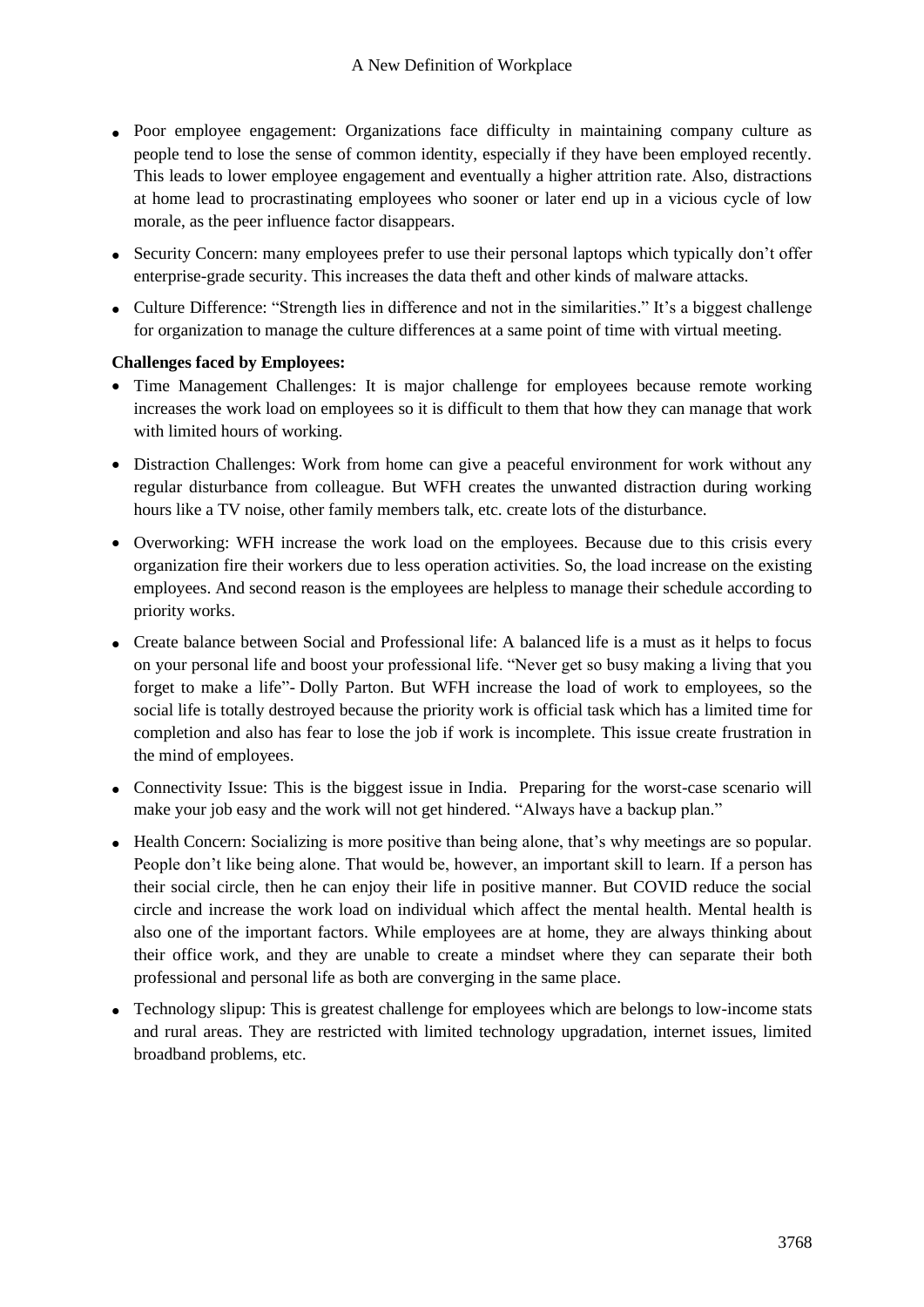### Ms. Surbhi Bhardwaj, Dr. Samridhi Tanwar



#### 3.4 Objective 4: STRATEGIES TO OVERCOME FROM CHALLENGES

| Challenges                     | Overcome/Suggestions                        |  |
|--------------------------------|---------------------------------------------|--|
| Maintaining good communication | Take advantage of cloud-based collaborative |  |
|                                | technology                                  |  |
|                                | Establish regular communication             |  |
|                                | Schedule designated work times              |  |
| Creating a culture             | Provide opportunities for colleagues<br>to  |  |
|                                | connect                                     |  |
|                                | Organize team-building activities           |  |
|                                | Use social tools or your company intranet   |  |
|                                | Make collaboration a priority               |  |
|                                | Take advantage of the cloud                 |  |
| Tracking employee performance  | Establish expectations                      |  |
|                                | time-tracking<br>Use<br>and/or<br>project   |  |
|                                | management software                         |  |
|                                | Trust your employees                        |  |
| Maintaining security           | Reduce points of vulnerability              |  |
|                                | Establish secure connections                |  |
|                                | Enforce password safety                     |  |

#### **Maintaining good communication**

- Take advantage of cloud-based collaborative technology: It is the best strategy to maintain good communication with their employees and colleague. Cloud based technology like Google Meet, Skype, etc. facilitate constant and open two-way communication, and try focusing on these more collaborative channels rather than on email.
- Establish regular communication: It is must to check the remote employees working regularly and contact with them frequently so that they enjoy and start to focus on remote working attentively.
- Schedule designated work times: For success a well-designed schedule is required. For making a sound conversation with employees scheduled specific time blocks in which all employees need to be online. The whole meeting should be recorded and share with those who are not able to attend the meeting due to any reason.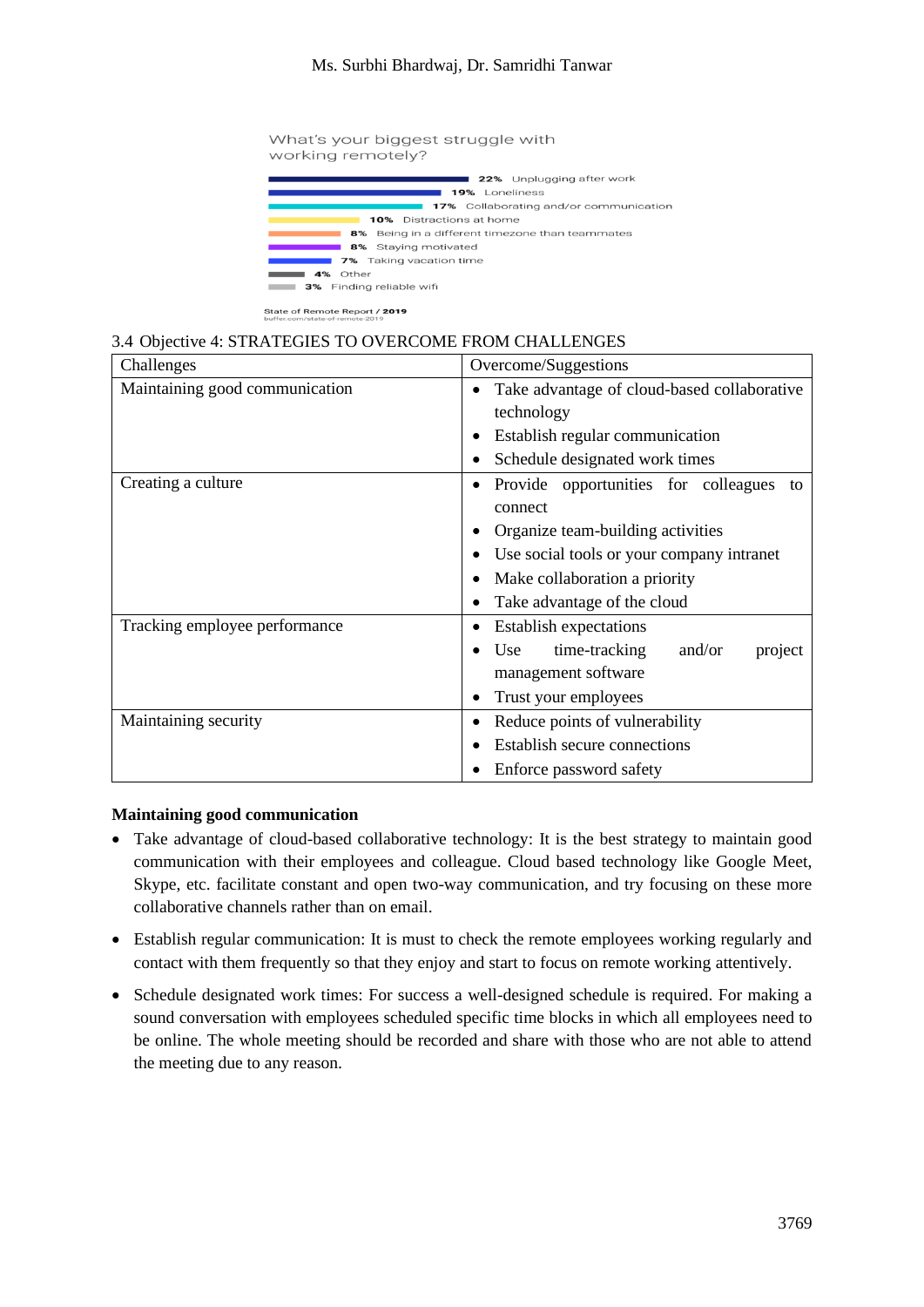## **Creating a culture**

- Provide opportunities for colleagues to connect: To create the working culture during pandemic organization try to connect with employees while a once at least in office. To build a strong relationship organization start industry conference for meet.
- Organize team-building activities: Creativity always win in every situation. If organization wants to develop a working culture during remote working, then start to make team activities and the involvement of each member should be compulsory.
- Use social tools or your company intranet: Organization used their intranet and social tools to update their employees on the culture as well as share their insights related to the company mission and values, provide business updates, etc.
- Make collaboration a priority: Make collaborating just as much of a priority in the virtual environment as it is in the office. Group presentations, team research projects, and colleague-tocolleague mentoring can all help promote a collaborative environment.

### **Tracking employee performance**

- Establish expectations: It's crucial to outline clear expectations from the get-go when managing remote teams. Employees need to know exactly what is expected of them at all times and should have goals and metrics established. When armed with this knowledge, teams are happier and better able to live up to set expectations.
- Use time-tracking and/or project management software: If necessary, time-tracking software can help you better understand what remote workers are doing throughout the day. It can also help motivate employees to stay on task and be accountable for how they spend their time. Cloud-based project management software helps everyone see where employees are at on specific projects and identify where help is needed.
- Trust your employees: At the end of the day, flexible work arrangements are only possible if organization has trust on the employees and their working capability. Take a proper time schedule for the hiring process to find team members and also feel confident will succeed in a self-directed role. The team members should have some qualities such as independence, initiative, and selfdiscipline.

### **Maintaining security**

- Reduce points of vulnerability: Make sure employees keep business-sensitive documents in one secure cloud location rather than on individual laptops. Have a central platform where data and information are stored rather than having it spread across inboxes and hard drives. This practice also ensures employees always use the most up-to-date documentation.
- Establish secure connections: Remote workers are more at risk for internet attacks since they often work from public Wi-Fi. Make sure employees connect through a virtual private network to keep all internet traffic secure.
- Enforce password safety: It only takes one weak password to maintain the security of organization data, so be sure to constantly reinforce the importance of secure passwords and remind employees of password best practices. Organizations also implement two-factor authentication.

# **4. CONCLUSIONS**

"The secret of crisis management is not good vs bad; it's preventing the bad from getting worse." The crisis is getting worse day by day, even things will fall in place. The biggest challenge an organization is to maintain their continuity and presence in market at any cost with whatever way possible because